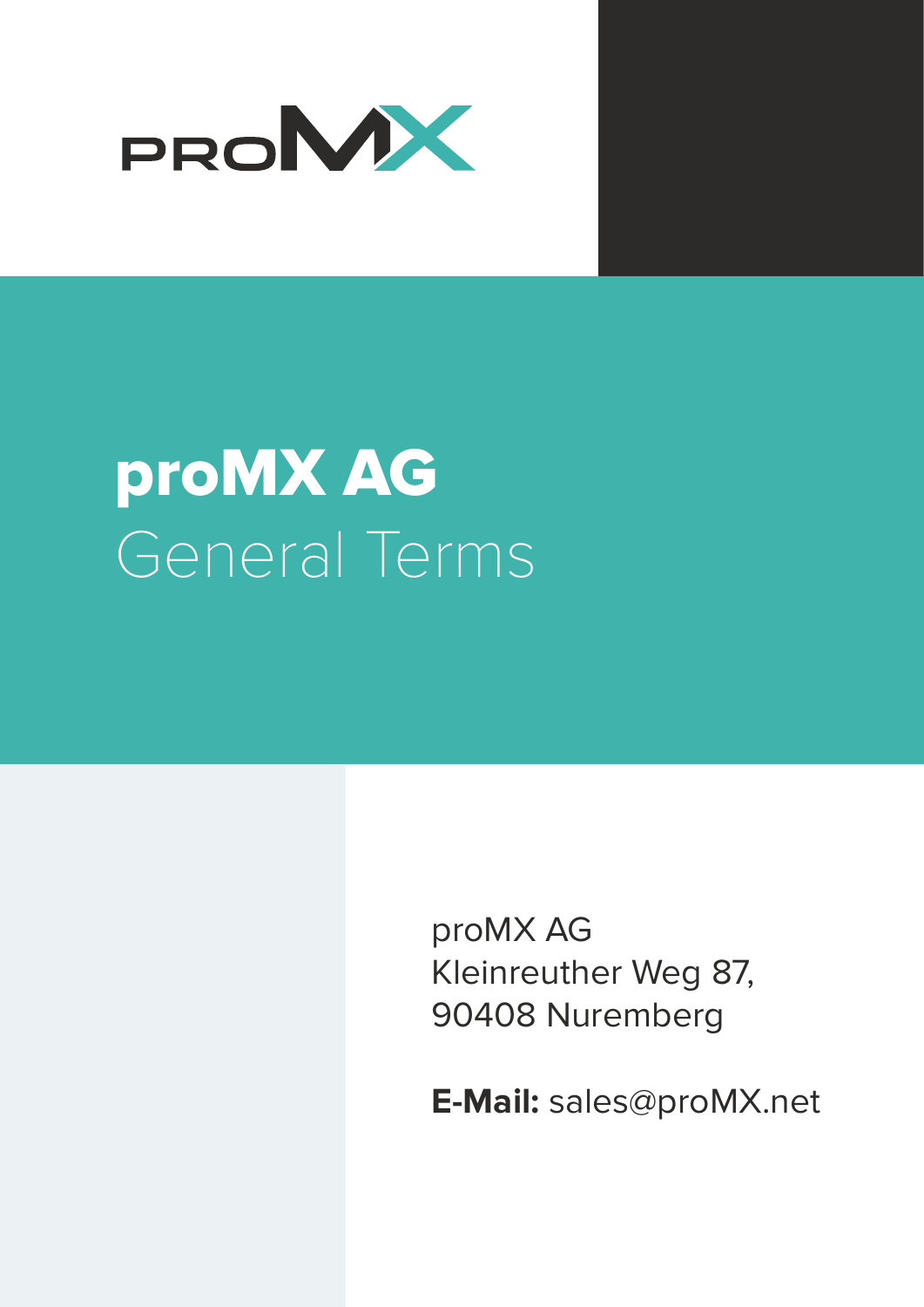

## **proMX AG General Terms**

## **1 Quote validity / Amendments / Errors**

All quotes remain subject to change. Amendments and errors reserved.

## **2 Travel- and Lodging Costs**

Travel- and Lodging costs and all out of the ordinary meal expenses will be paid by the customer...................................................................................................................................

The following applies to all travel to and from the customer site by employees of proMX AG that are part of a project:

 $\cdot \in 0.60$  will be charged per vehicle for each kilometer traveled.

• Travel with train and out of the ordinary meal expenses will be billed according to the legal blanket allowance (per person) upon presentation of receipts.

• Additionally to the daily rate, the customer will be billed an extra of 60€/hour and employee for traveling time unless the employee spends 8 hours or more on site.

### **3 General Terms for providing service; Appointments**

#### 3.1 Approval

Should proMX perform work as an exception, the customer is obligated immediately to approve the rendered effort by proMX AG as stated on the action report. proMX AG reserves its right for partial acceptance. Ten days after the action, report or partial acceptance have been issued they are deemed approved by the customer.

#### 3.1.1 Refusing approval

The customer cannot refuse approval unless the work performance of proMX AG is such that the rendered service is not in a state that justifies an approval.

The following defect classes are agreed upon:

• Defect class 1: because of the errors the practical use (economically sound use) is not given or unreasonably limited or encumbered.

• Defect class 2: the practical use is not limited in such ways that the performance test cannot be finished. Those errors will be eliminated during the duration of the performance test.

• Defect class 3: the errors have little or no effect on the practical use.

The final defect class of an error will be determined amicably between proMX AG and the customer according to § 640, clause 1, record 2 German civil law.

Remaining errors of defect classes 2 and 3 will be fixed under warranty according to a timetable approved by the customer.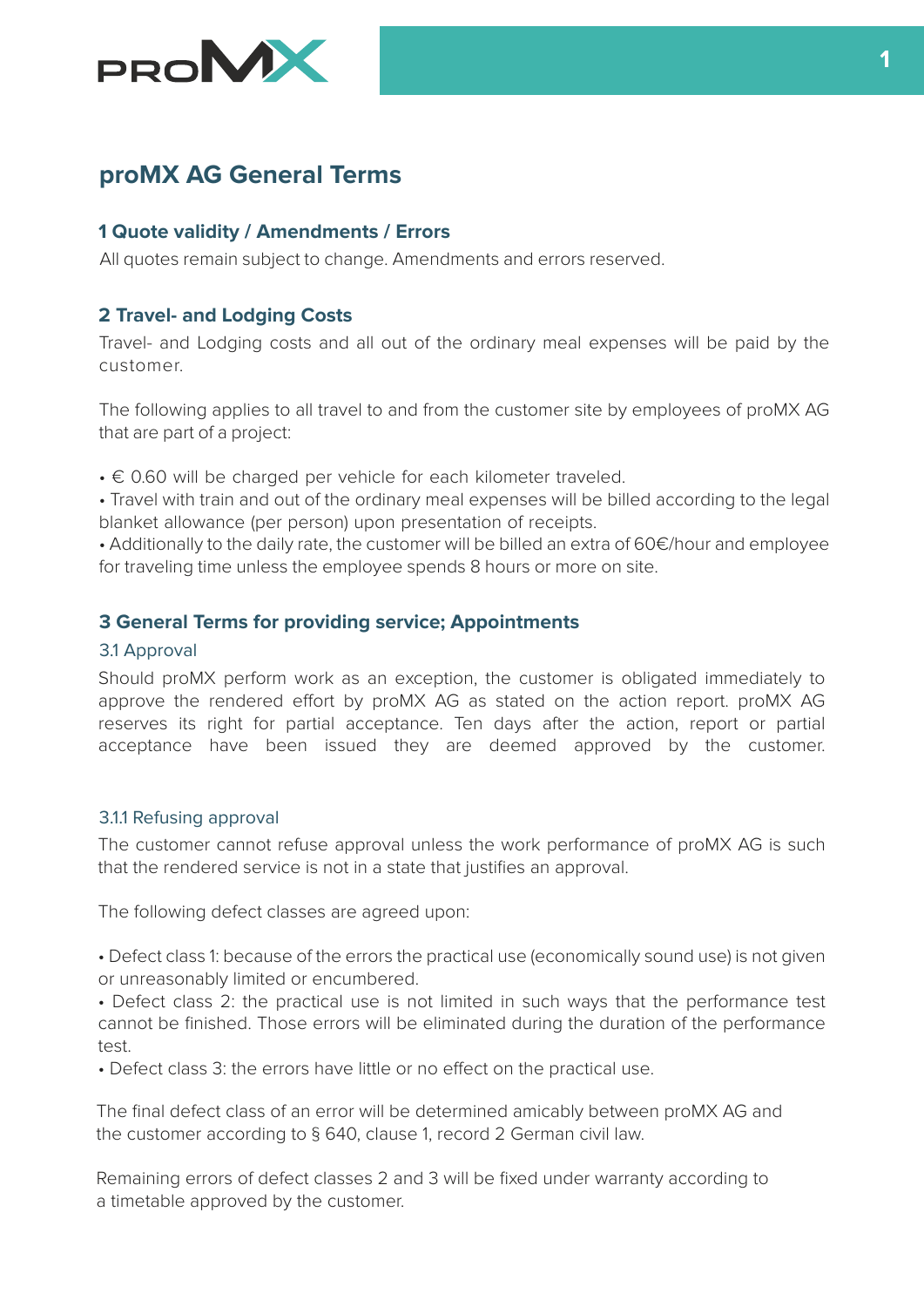

Defect class 1 errors are deemed "serious", defect class 2 and 3 errors are deemed "insignificant".

#### 3.1.2 Exclusion of accountability for 3rd party Hard- and Software

Approval cannot be denied in regard to errors of 3rd party hard- and software that was not provided under this contract or operating errors that were not caused by proMX AG.

#### 3.2 Contact Person

Prior to the start of a project, the customer provides proMX AG with a dedicated contact. This person is in charge of establishing contact with the experts and other persons who might be involved in that project. Furthermore, this contact will need to have authority to make necessary decisions on behalf of the customer. The contact also functions as the authorized receiving agent.

#### 3.3 Obligation to co-operate

The customer will provide proMX AG with the necessary working environment (i.e. system capacity, computers, rooms, phone- and network ports, etc.) free of charge and ensure to keep it in working order. If applicable, further obligations of the partner are stated in the quote. To provide its service, proMX AG depends on the partner fulfilling their obligations on time. Should this not be the case and result in delays and/or higher workloads, proMX AG – save further rights according to law – can demand a change in regards to timetable, workload, and pricing.

#### 3.4 Terms of payment

#### Additional Services

The rendered efforts of proMX AG employees (provisions under "Travel- and Lodging Costs") are due immediately after invoicing.

#### Delay of payment

All payments are due immediately after invoice has been delivered to the customer.

#### Service times

proMX AG delivers its service within 8 hours per working day (Monday through Friday) between 8am and 8pm.

If a customer requests services to be performed outside regular working hours, the following premiums are applied if proMX AG did not cause services having to be delivered outside of the aforementioned working hours (e.g. project delay):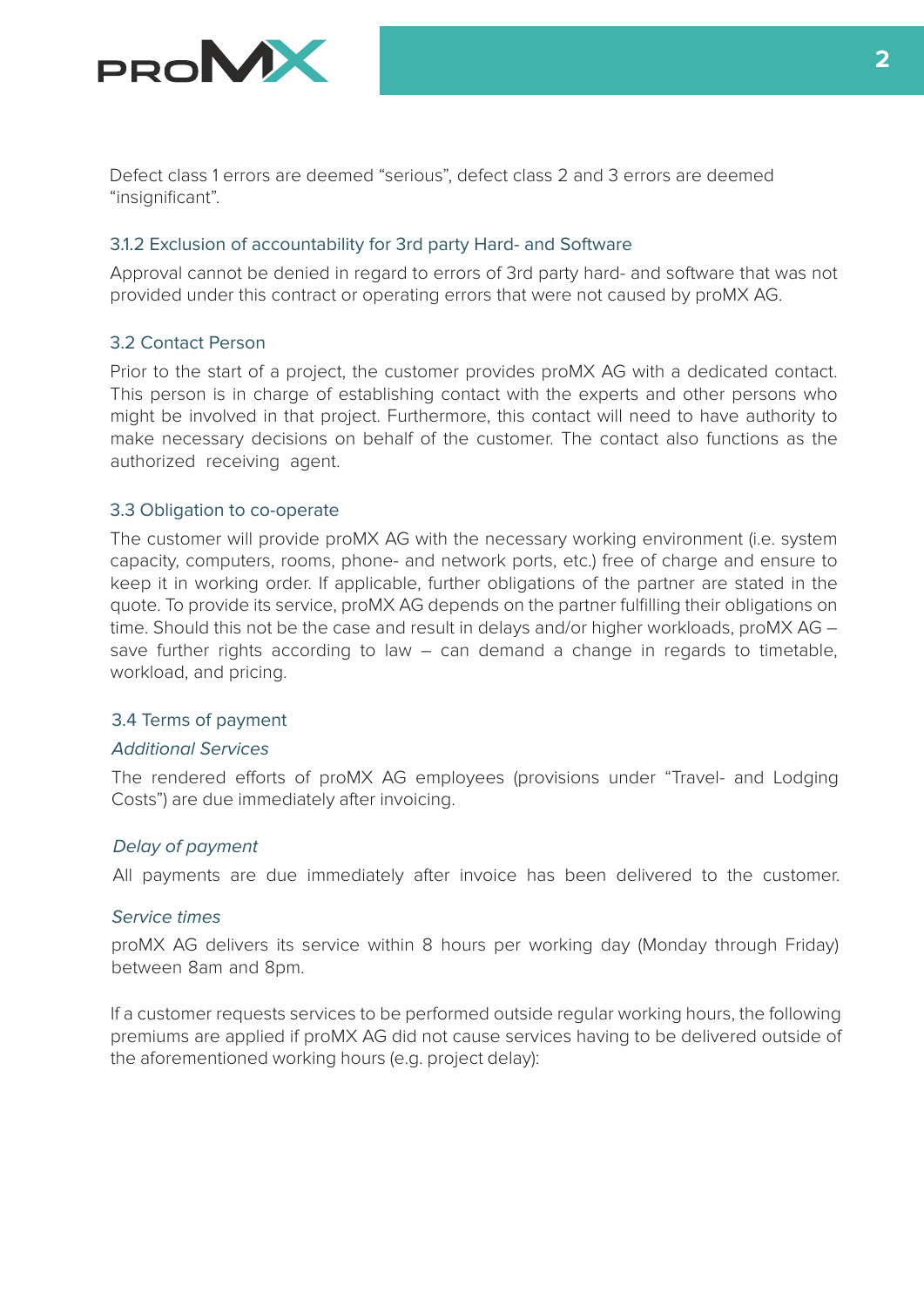

| Non-standard working times         | Time                 | Premium on top |
|------------------------------------|----------------------|----------------|
| Night time                         | 8pm - 8am            | 50 %           |
| Saturdays                          | 8am - 6pm, 6pm - 8am | $50\% - 75\%$  |
| Sundays                            | 8am - 6pm, 6pm - 8am | 75% - 100 %    |
| Public holidays                    | All day              | 125 %          |
| Christmas/ New year's eve          | 2pm - midnight       | 150 %          |
| Dec. 25th, 26th, Jan. 1st, May 1st | All day              | 150 %          |

## **4 proMX software subscription**

#### 4.1 Contract term

The initial contract term for proMX software subscriptions is 12 months starting at the conclusion of contract. The contract term is extended by another 12 months each time unless the contract is terminated in written form three months before the end of the subscription period at the latest.

#### 4.2 Increasing and reducing the number of licenses

After consultation, increasing the number of licenses is possible at all times. Reducing the number of licenses acquired with the original subscription is possible only until three months before the end of each subscription period.

#### 4.3 Term of payment

Payment is made in advance on a monthly basis for the upcoming month of subscription. If and when payment is made for several months in advance, the customer is granted a discount. This discount amounts to ten per cent (10 %) of the total amount when payment is made on time for 12 months. If payment is made on time for 6 months, the discount is five per cent (5 %) of the total amount.

#### **5 Reference agreement**

The customer agrees to act as an active reference customer to proMX AG.

## **6 Liability for defects**

The limitation period for any defect claims for services begins with their provision, for work the limitation period begins upon approval thereof and amounts to 12 months. The shortening of the statutory limitation period does not apply in cases of willful intent, gross negligence, including willful intent and gross negligence of legal representatives or vicarious agents, fraudulent concealment of a defect or issuing a guarantee for the quality of work.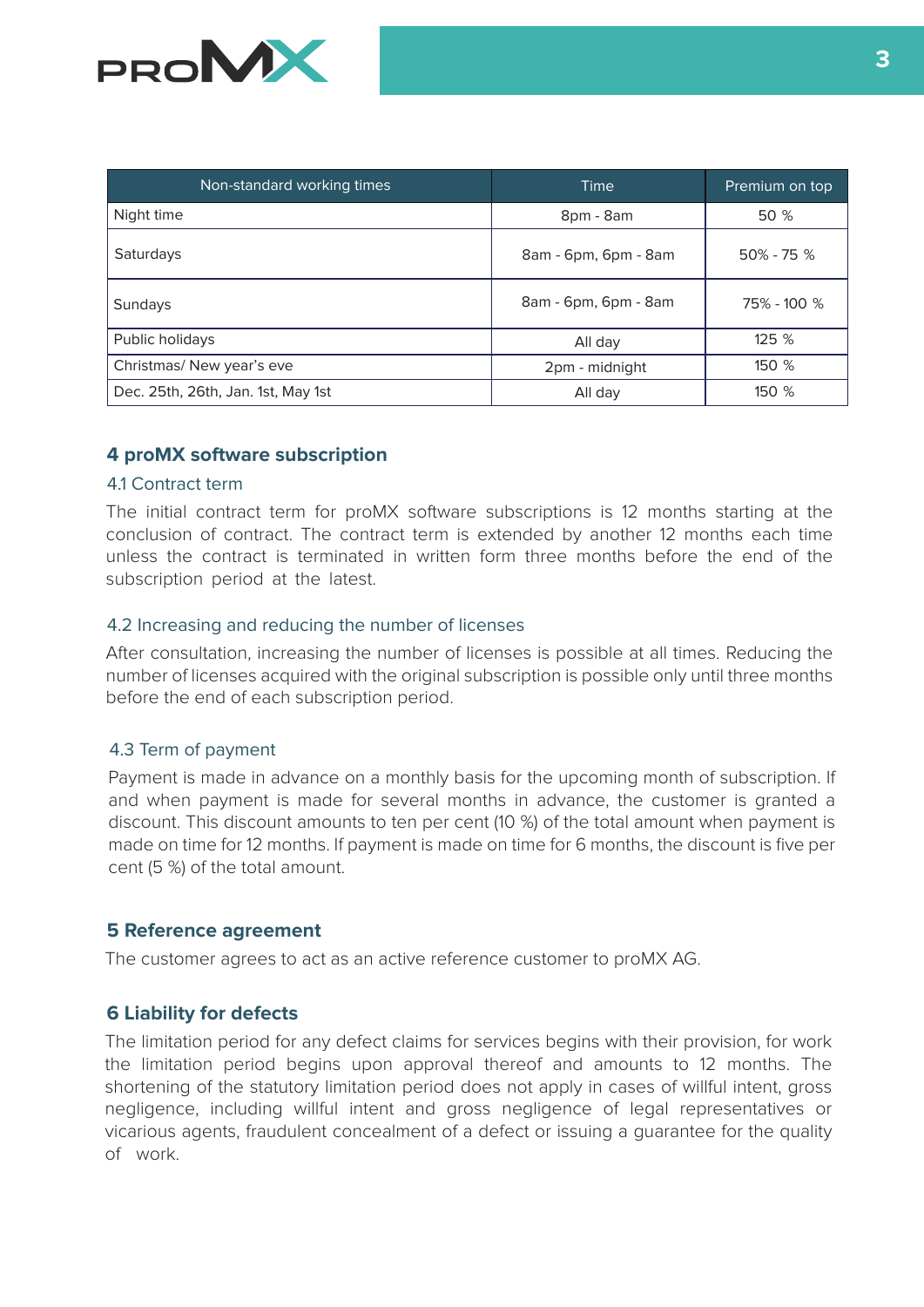

The customer is obligated to notify proMX AG in written form of any defects in an understandable fashion including information relevant for the detection of defects. The customer is obligated to support proMX AG in detecting defects within reasonable bounds.

In case of proven defects of title proMX warrants guarantee by supplementary performance by providing the customer legally unobjectionable usage of the product or at their discretion of the exchanged or amended equivalent product. The customer must accept a new version of the product if the contractual range of functions remains the same and the exchange is not unreasonable. The urgency of repair work depends on the extent to which operations are affected. The contract of the contract of the contract of the contract of the contract of the contract of the contract of the contract of the contract of the contract of the contract of the contract of the contract of the

If, during the limitation period, the customer does modifications, additions and other interferences to the entrusted software or the services or parts of services himself or instructed a third party to do so, the statutory defect claims are excluded, unless the customer proves, in connection with the defect report, that the interference is not the cause of the claimed defect

proMX AG is entitled to charge for its efforts insofar as it become active on account of the defect report without the customer having proved a defect.

Liability for compensation conforms exclusively to the provisions under "Liability and right to compensation".

## **7 Liability and right to compensation**

According to the legal provisions, proMX AG is fully liable only to replace damages which were caused with intent, including intent by its legal representatives or vicarious agents. proMX AG is liable in cases of gross negligence or non-existence of a state proMX had guaranteed in written form only to the amount of the predictable damage which was to be avoided by the breached obligation or quarantee.

Compensatory claims - irrespective of their legal grounds - and claims to replace wasted expenses against proMX AG which presuppose mild negligence exist only if an essential contractual obligation was breached (cardinal obligation). A cardinal obligation is an obligation whose fulfillment in itself makes the proper execution of the contract possible in the first place and in whose adherence the contract partner con regularly trust. The liability for mild negligence herein regulated is dependend on the case of damage limited to the predictable typically occuring damage. proMX AG is liable to the extent of the annual value of services during whose execution the damage occured paid to proMX AG but a maximum of € 60,000.00. Liability for lost proceeds is excluded.

This limitation of liability is final. It is binding for all compensatory claims independent of their legal reason, especially in sight of any pre-contractual or collateral contract claims.

proMX AG ist not liable for any damages or disadvantages which are a result of the fact that a computer system or a part thereof must be turned off or is otherwise impaired during the operating times of the customer for installation or maintenance reasons.